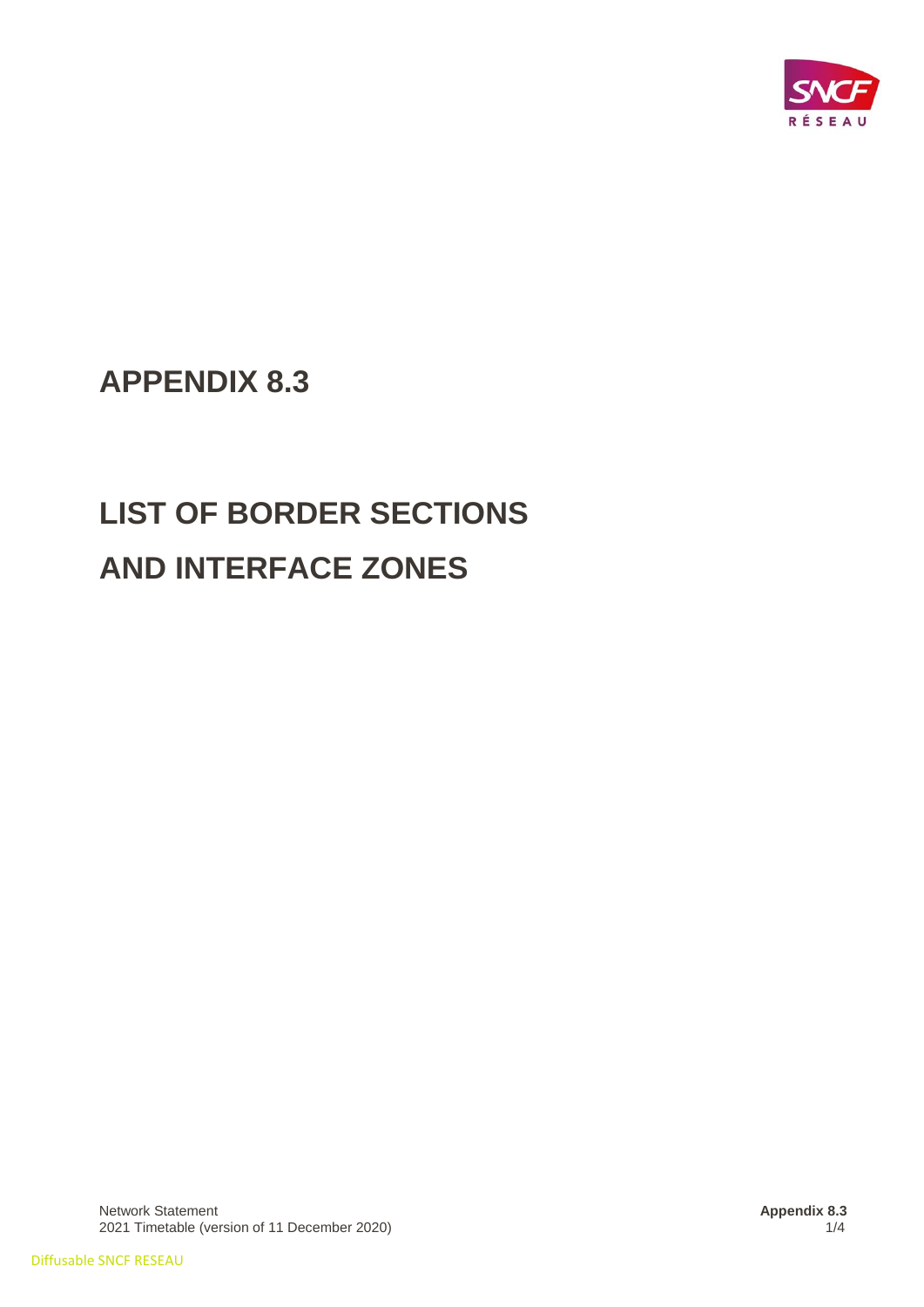## ➢ **Border sections of Appendix III of the Order of 14 April 2008**

| <b>Contact</b><br>network    | <b>Name of border section</b>                       | <b>SNCF RÉSEAU basic sections</b>                              | No. of<br>$RT^*$  | <b>Electric</b><br>traction | <b>Type of block</b>                                              |
|------------------------------|-----------------------------------------------------|----------------------------------------------------------------|-------------------|-----------------------------|-------------------------------------------------------------------|
| Infrabel                     | Tourcoing / Mouscron                                | 22046 Tourcoing / Tourcoing Border                             | 2204              | 3,000/25,000 v              | <b>BAPR</b>                                                       |
| Infrabel                     | Baisieux / Tournai<br>(Froyennes)                   | 22045 Ascq / Baisieux Border                                   | 2033              | 3,000/25,000 v              | <b>BAL</b>                                                        |
| Infrabel                     | Wannehain / Antoing                                 | 23018 Sainghin / Wannehain*                                    | 2600              | 25,000 v                    | <b>TVM 430</b>                                                    |
| Infrabel                     | Haumont (Feignies) / Quévy-<br>le-Petit             | 24025 Hautmont / Feignies Border                               | 2301              | 3,000/25,000 v              | <b>BAL</b>                                                        |
| Infrabel                     | Jeumont / Erquelinnes                               | 22061 Maubeuge / Jeumont Border                                | 2301              | 3,000/25,000 v              | <b>BMCV</b>                                                       |
| Infrabel                     | Longwy Mont-Saint-Martin /<br><b>Bertrix</b>        | 16043 Mont-St-Martin / Mont-St-Martin Belgian<br><b>Border</b> | 1721              | 25,000 v                    | BAL (double track)<br>+ single two-way<br>track                   |
| <b>CFL</b>                   | Longwy Mont St Martin /<br>Rodange                  | 16044 Mont-St-Martin / Mont-St-Martin<br>Luxembourg Border     | 1721              | 25,000 v                    | Single two-way<br>track                                           |
| <b>CFL</b>                   | Audun-le-Tiche / Esch-sur-<br>Alzette               | 18201 Audun-le-Tiche / Audun-le-Tiche Border                   | not<br>applicable | 25,000 v                    | Single track CFL<br>signalling                                    |
| <b>CFL</b>                   | Thionville (Zoufftgen) /<br>Bettembourg             | 14028 Thionville / Zoufftgen (IE) Border                       | 1300              | 25,000 v                    | <b>BAL (IPCS)</b>                                                 |
| <b>DB Netz</b>               | Apach / Perl                                        | 14026 Thionville / Apach Border                                | 1321              | 15,000/25,000 v             | <b>BMCV</b>                                                       |
| <b>DB Netz</b>               | Bouzonville (Guerstling) /<br>Hemmersdorf           | 18092 Bouzonville / Guerstling Border                          | CES0No.<br>1/52   | Non-electrified             | CT                                                                |
| <b>DB Netz</b>               | Forbach / Saarbrücken                               | 14046 Forbach / Stiring Wendel Border                          | 1201              | 15,000/25,000 v             | <b>BAL</b>                                                        |
| <b>DB Netz</b>               | Sarrequemines / Hanweiler-<br><b>Bad Rilchingen</b> | 18091 Sarreguemines / Sarreguemines Border                     | not<br>applicable | 15,000 v                    | <b>BAL DBAG type</b>                                              |
| <b>DB Netz</b>               | Wissembourg / Winden<br>(Kapsweyer)                 | 18079 Wissenbourg / Wissenbourg Border                         | 1022              | Non-electrified             | <b>BMVU DBAG type</b>                                             |
| <b>DB Netz</b>               | Lauterbourg / Wörth (Berg<br>(Pfaltz))              | 18153 Lauterbourg / Lauterbourg Border                         | 1025              | Non-electrified             | <b>BMVU DBAG type</b>                                             |
| <b>DB Netz</b>               | Strasbourg Port du Rhin /<br>Kehl                   | 14017B Strasbourg Neudorf / Strasbourg Port du<br><b>Rhin</b>  | 1028/1104         | 15,000/25,000 v             | <b>BAL</b>                                                        |
| <b>DB Netz</b>               | Bantzenheim (Chalampé) /<br>Neuenburg (Baden)       | 16012 B Bantzenheim / Chalampé Border                          | 1922              | 15,000/25,000 v             | Automatic block<br>managed by<br>establishment<br>instruction     |
| <b>CFF</b>                   | Saint-Louis / Basel                                 | 12044 St Louis / St Louis (Haut Rhin) Border                   | 1305              | 25,000 v                    | <b>BAL</b>                                                        |
| <b>CFF</b>                   | Delle / Boncourt                                    | 18003 Belfort / Delle                                          | 1925              | $15,000 \text{ v}$          | Telephone block<br>per track circuit<br>CFF type                  |
| <b>CFF</b>                   | Morteau / Le Locle                                  | 58118 Morteau / Morteau Border                                 | 5035              | Non-electrified             | CT + CAPI                                                         |
| <b>CFF</b>                   | Pontarlier / Les Verrières                          | 58190 Pontarlier / Pontarlier Border                           | not<br>applicable | 15,000 v                    | "Integra" Block                                                   |
| <b>CFF</b>                   | Les Longevilles-Rochejean /<br>Vallorbe             | 54032 Frasne / Les Longevilles - Rochejean<br><b>Border</b>    | 5112              | 25,000 v                    | <b>BAL</b>                                                        |
| <b>CFF</b>                   | Longeray Léaz (Fort l'Ecluse)<br>/ La Plaine        | 52064 Fort-l'Ecluse-Collonges / Pougny-Chancy<br><b>Border</b> | 5131              | 25,000v                     | <b>BAL</b>                                                        |
| <b>CFF</b>                   | Annemasse / Genève Eaux<br>Vives (Chêne-Bourg)      | 56069 Annemasse / Ambilly Border                               | 5078              | 25,000 v                    | Single track                                                      |
| <b>MC</b>                    | Vallorcine-le-Buet / Le<br>Châtelard                | 58096 St Gervais les Bains Le Fayet / Vallorcine               | 5075              | 800 v                       | <b>MZ</b>                                                         |
| <b>RFI</b>                   | Modane / Bardonecchia                               | 58091 Modane / Modane Border                                   | 5133              | 3,000/1,500 v               | <b>BMCV</b>                                                       |
| <b>RFI</b>                   | Breil sur Roya / Coni<br>(Limone)                   | 58082 Breil sur Roya / Vievola                                 | 5925              | Non-electrified             | Single track B                                                    |
| <b>RFI</b>                   | Breil sur Roya / Vintimille<br>(Airole)             | 58081 Breil sur Roya - Breil sur Roya Border                   | 5925              | Non-electrified             | Single track B                                                    |
| <b>RFI</b>                   | Menton / Vintimille                                 | 52056 Nice Ville / Menton Garavan Border                       | 5200              | 1,500 v/25,000 v            | <b>BAL</b>                                                        |
| <b>ADIF</b>                  | Cerbère / Port-Bou                                  | 54050 Elne / Cerbère Border                                    | 5303              | 1,500v                      | <b>BAL</b>                                                        |
| <b>ADIF</b>                  | La Tour de Carol-Enveitg /<br>Puigcerda             | 48081 Ax les Thermes / La Tour de Carol Enveigt                | 4971              | 1,500 $v$                   | <b>BM</b>                                                         |
| <b>ADIF</b>                  | Hendaye / Irùn                                      | 44014 Bayonne / Hendaye Border                                 | 4109              | 3,000/1,500 v               | <b>BAL</b>                                                        |
| Ligne Figueras-<br>Perpignan | Perpignan-Figureras LGV                             | 58001 Perpignan / Perpignan                                    | 5303              | 1,500 v/25,000 v            | <b>BAL/ERTMS</b>                                                  |
| Eurotunnel                   | Calais-Fréthun / Fréthun-<br>tunnel                 | 23012 Fréthun - Tunnel entrance                                | 2601              | 25,000 v                    | TVM on LGV and<br>BAL for links to the<br>conventional<br>network |

*\*section not covered in the order, but lying on the border between France and Belgium*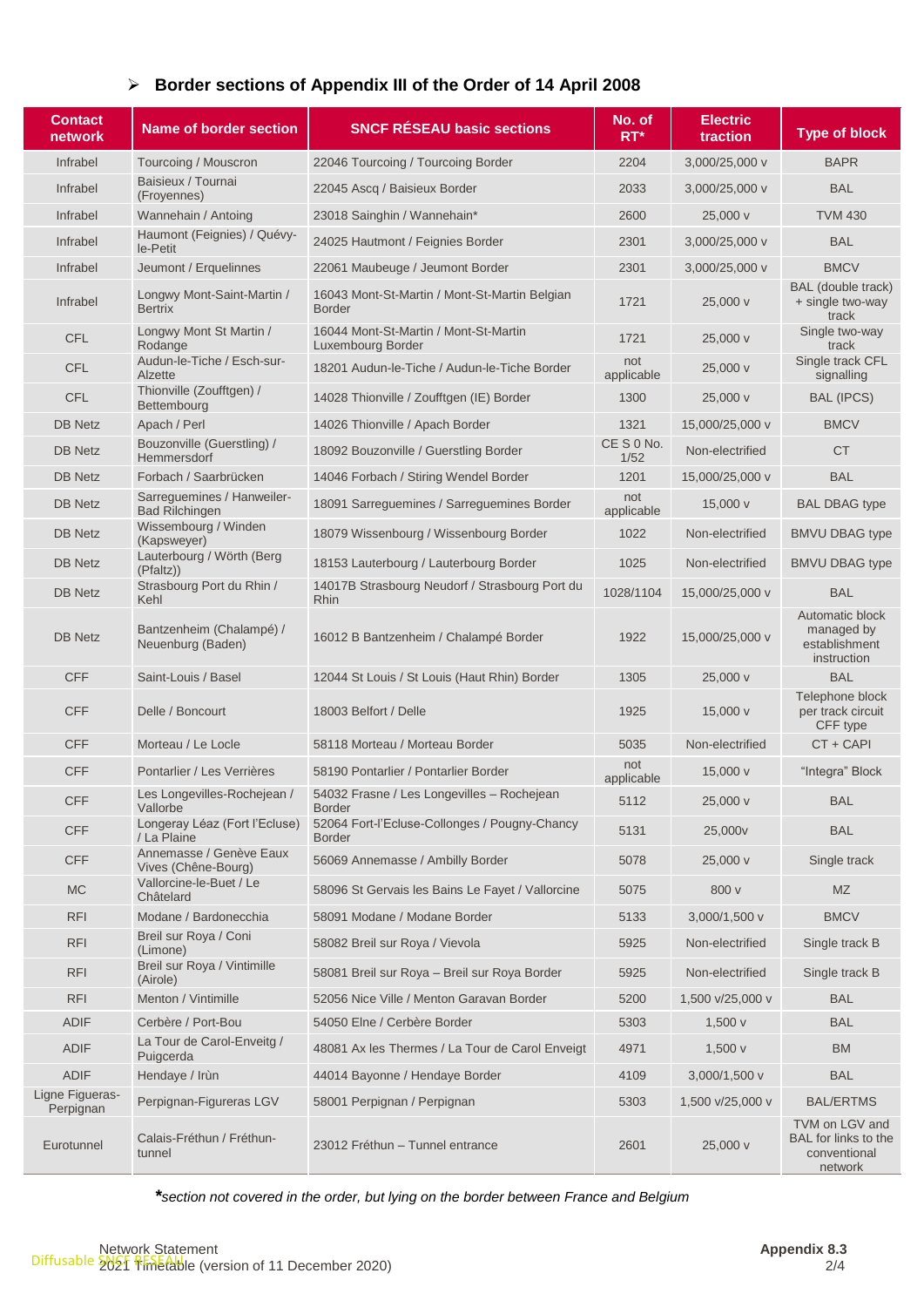### ➢ **Interface zones with other French rail network lines**

| <b>Contact</b><br>network | Name of border section                               | <b>SNCF RÉSEAU basic sections</b>                              | No. of<br>$RT^*$ | <b>Electric</b><br>traction                             | <b>Type of block</b>                   |
|---------------------------|------------------------------------------------------|----------------------------------------------------------------|------------------|---------------------------------------------------------|----------------------------------------|
| <b>LISEA</b>              | Extreme North - St-Avertin                           | 43005 A St-Pierre-des-Corps - Saint-Avertin                    | 4600             | 25,000 v                                                |                                        |
| <b>LISEA</b>              | "Monts Sud" Link Line                                | 44007 C Monts / Monts Sud Link Line                            | 4600             | 25,000 v                                                |                                        |
| <b>LISEA</b>              | "La Celle St Avant" Link Line                        | 44007 E La Celle St Avant Link Line / Port-de-<br><b>Piles</b> | 4600             | 25,000 v                                                |                                        |
| <b>LISEA</b>              | "Migné-Auxances" Link Line                           | 44072 B Migné-Auxances Link Line / Poitiers                    | 4600             | 25,000 v                                                |                                        |
| <b>LISEA</b>              | "Fontaine-le-Comte North"<br>Link Line               | 46051 A St-Benoît / Fontaine-le-Comte North Link<br>Line       | 4600             | 25,000 v                                                |                                        |
| <b>LISEA</b>              | "Fontaine-le-Comte South"<br>Link Line               | 46051 C Fontaine-le-Comte South / Niort                        | 4600             | 25,000 v                                                |                                        |
| <b>LISEA</b>              | "Juillé" Link Line                                   | 44009 C Ruffec / Villognon Link Line                           | 4600             | 25,000 v                                                |                                        |
| <b>LISEA</b>              | "Villognon" Link Line                                | 44009 D Villognon Link Line / Angoulême                        | 4600             | 25,000 v                                                |                                        |
| <b>LISEA</b>              | "La Couronne"Link Line                               | 44010 A Angoulême / La Couronne Link Line                      | 4600             | 25,000 v                                                |                                        |
| <b>LISEA</b>              | Extreme South - Ambarès                              | 42102 B Ambarès LGV Junction / Bassens-Ville                   | 4600             | 25,000 v                                                |                                        |
| <b>RATP</b>               | <b>RATP/RFN Nanterre</b><br>Université               | 31060 A Nanterre Université/ Sartrouville                      | 3907             | 25,000V (national<br>rail network)                      | BAL on national rail<br>network        |
| <b>RATP</b>               | <b>RATP Chatelet-RFN Gare du</b><br>Nord Underground | 21001 A Paris Nord/Aulnay<br>21002 A Paris Nord/ Saint-Denis   | 2901             | 1,500V (RATP)<br>/25,000V<br>(national rail<br>network) | <b>BAL</b> on national rail<br>network |
| <b>RATP</b>               | RFN Gare de Lyon-RATP<br>Chatelet                    | 51018 B Paris Gare de Lyon/ Chatelet Les Halles                | 2901             | 1.500V.                                                 | BAL on national rail<br>network        |

#### ➢ **Interface zones with port rail networks**

| <b>Contact</b><br>network                 | <b>Name of border section</b>                                                           | <b>SNCF RÉSEAU basic sections</b>                              | No. of<br>RT*           | <b>Electric</b><br>traction | <b>Type of block</b>                                          |
|-------------------------------------------|-----------------------------------------------------------------------------------------|----------------------------------------------------------------|-------------------------|-----------------------------|---------------------------------------------------------------|
| <b>GPM Le Havre</b>                       | <b>Maritime Link Line</b>                                                               | Bif Port du Havre / Gare maritime                              | 3109                    | 25000 v                     | BAL on national rail<br>network                               |
| <b>GPM Le Havre</b>                       | <b>Graville Link Line</b>                                                               | Gare du Havre / Gare maritime                                  | 3109                    | 25000 v                     | <b>BAL</b> on national rail<br>network                        |
| <b>GPM Le Havre</b>                       | La Brèque Link Line                                                                     | Bif de la Brèque / Faisceau Alluvionnaire                      | 3109                    | 25000 v                     | <b>BAL</b> on national rail<br>network                        |
| <b>GPM Rouen</b>                          | Rouen Martainville                                                                      | 38078 Rouen Martainville / Port de Rouen Rive<br>Droite tracks | 3033                    |                             | <b>BAL</b> on national rail<br>network                        |
| <b>GPM Rouen</b>                          | Rouen Orléans                                                                           | 36006 Rouen-Orléans / Couronne (wharf tracks)                  | 3034                    |                             | <b>BAL</b> on national rail<br>network                        |
| <b>GPM Rouen</b>                          | <b>Rouen Petit Couronne</b>                                                             | Rouen Petit Couronne / wharf tracks                            | 3034                    |                             | <b>BAL</b> on national rail<br>network                        |
| <b>GPM Rouen</b>                          | Bréauté Beuzeville -<br>Gravenchon Port Jérôme                                          | 38091 Bréauté Beuzeville - Gravenchon-Port<br>Jérôme           | 3039                    | 25000 v                     | <b>BAPR</b> using axle<br>counter on national<br>rail network |
| <b>GPM Nantes</b><br><b>Saint Nazaire</b> | La Roche Maurice Link Line                                                              | 35021 Nantes / Savenay                                         | 3706                    | 25,000 V                    | <b>BAL</b> on national rail<br>network                        |
| <b>GPM Nantes</b><br><b>Saint Nazaire</b> | Cheviré Link Line                                                                       | 38030 Nantes / Sainte Pazanne                                  | 3706                    | 25,000 V                    | <b>BAPR</b>                                                   |
| <b>GPM Nantes</b><br><b>Saint Nazaire</b> | Montoir-de-Bretagne Link<br>Line                                                        | 35022 Donges / Saint-Nazaire                                   | 3706                    | 25,000 V                    | <b>BAL</b> on national rail<br>network                        |
| <b>GPM Nantes</b><br><b>Saint Nazaire</b> | Saint-Nazaire Link Line                                                                 | 35022 Donges / Saint Nazaire                                   | 3706                    | 25,000 V                    | <b>BAL</b> on national rail<br>network                        |
| <b>GPM Marseille</b>                      | Viguerat - Graveleau                                                                    | 52094 Fos Viguerat / Aiguille Malebarge Km 19.6                | 5161                    | 1,500V.                     | <b>BAPR</b>                                                   |
| <b>GPM Marseille</b>                      | Viguerat - Môle Central                                                                 | 52093 Fos Viguerat / Fos Môle Central                          | 5161                    | 1,500V.                     | <b>CT</b>                                                     |
| <b>GPM La Rochelle</b>                    | La Rochelle Champs de Mars<br>- La Rochelle La Pallice                                  | 46054 A La Rochelle - Ville / La Rochelle<br>Champs de Mars    | Specific<br>instruction | 25,000 V                    |                                                               |
| <b>GPM Bordeaux</b>                       | Le Verdon                                                                               | 48074 Le Verdon / La Pointe de Grave                           | Specific<br>instruction |                             |                                                               |
| <b>GPM Bordeaux</b>                       | <b>Bassens Wharf</b>                                                                    | 42110 Bassens Ville / Le Bec d'Ambès                           | Specific<br>instruction |                             |                                                               |
| <b>GPM Bordeaux</b>                       | <b>Bassens Wharf</b>                                                                    | Port de Bordeaux tracks                                        | Specific<br>instruction |                             |                                                               |
| <b>GPM Dunkirk</b>                        | See reference document Dunkirk port rail network (5 entrances to national rail network) |                                                                |                         |                             |                                                               |
| Port de Sète                              | Port de Sète Link Line                                                                  | 52076 Montpellier / Sète                                       | 5300                    | 1,500v                      | <b>BAL</b> on national rail                                   |